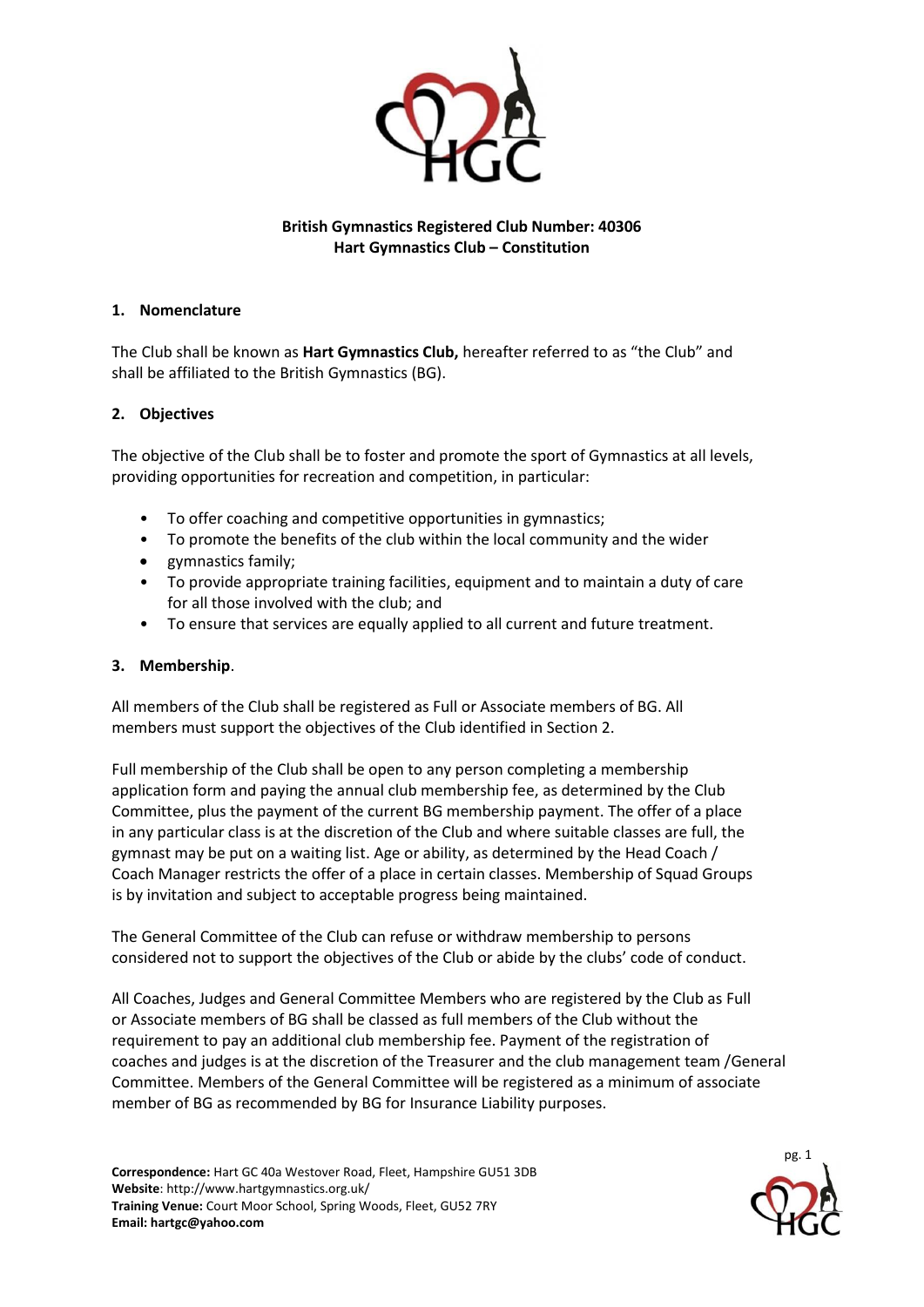3.1 There shall be the following classes of membership:

- A. **Full Member**  As defined in paragraph 3, including gymnasts aged 16 years and over, Coaches, Judges and Elected Committee members as defined above.
- B. **Junior Member**  Gymnasts who are under 16 years of age who are attending regular training sessions.
- C. **Honorary Members**  to be agreed at an AGM, and open to Officers of the Club retiring from, or leaving the committee membership after a number of years' service to the Club.
- D. **Temporary Members**  gymnasts attending short courses and paying only a temporary or membership fee.

3.2 The following rules shall apply to membership:

- A. Any gymnast who has failed to attend for a period of four successive weeks, without written notification or contact, will be deemed to have left the Club.
- B. Any gymnast whose fees are more than two weeks overdue may be asked to leave the Club, and will cease to have membership of the Club. The Treasurer and Club management/ Committee have the discretion to reduce or delay the payment of fees where the gymnast's personal circumstances cause difficulty in making payment.
- C. Membership of Full Members of the Club can be revoked by the Club Management/ General Committee. In such an event a member can appeal, in writing, to the General Committee who will review

the appeal in the light of evidence produced by the member. Any member who is expelled by BG or who is refused membership of BG, will cease to be a member of the Club.

D. Any Junior Member or participating Gymnast of the Club can be suspended from club sessions upon a warning from a Coach and Head Coach / Coach Manager. Such a warning will be confirmed, in writing to the parents (or to the Gymnast if over 16). In the event of a second warning, the gymnast's membership may be withdrawn. If the problem relates to the safety of the gymnast or other members of the Club, membership may be withdrawn immediately. Parents or gymnasts (over 16) can appeal, in writing, against withdrawal of membership. The case will be reviewed with the parent by Head Coach/Coach Manager, and the gymnasts personal Coach, and either the Chairperson, Secretary or Treasurer or Welfare Officer if required. If the parent is still not satisfied, then the case will be referred to the General Committee. This warning may not be limited to the gymnast but can also include the behaviour or actions of a junior members parent or guardian. If the parent is deemed to be causing conflict within the club and not supporting the club's ethos, objectives or code of conduct. The parent will receive a 3-step warning if deemed to be causing a detrimental effect to the club or children within the club. This may lead to the membership of their child being suspended or revoked from the club.

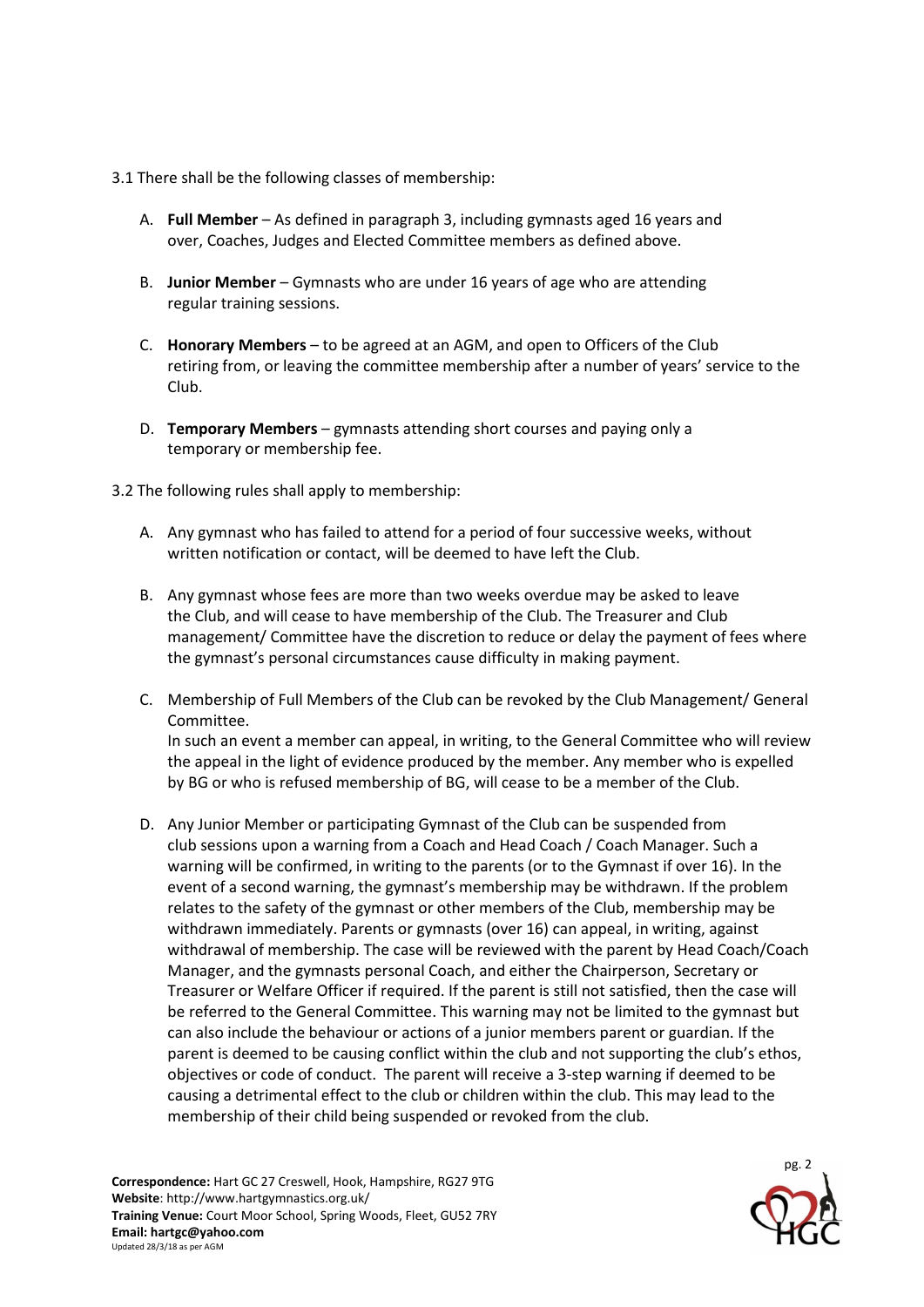### **4. Financial hardship**

The club will consider a financial hardship grant for current members with shortage of finances which has the effect of ending people's involvement in gymnastics or makes it unreasonably difficult for people to continue to be involved in gymnastics. Information and how to apply will be published on the club website., and review annually.

# **5. Officers.** The Officers of the Club shall be as follows:

**Chairperson.** Who will assist in the running of the Club working alongside the Club management team, and will organise at least three full General Committee meetings per year and will oversee the running of the AGM. The Chairperson will also act as the link between the coaching and the fundraising committees. The Chairperson may be assisted by an Vice Chair, who will act as Chair in the chairperson absences.

**Secretary.** The Club Secretary will record the proceedings of General Meetings, General Committee meetings and will give notice of all meetings as defined in the Constitution.

**Treasurer.** Who will responsible for the day to day finances of the Club including fees, competitions etc. The Treasurer will deputise for the Chairperson/ vice chair in their absence. The Treasurer may be assisted by an Assistant Treasurer, who will be responsible for collection of fees and banking monies etc.

**Club Manager**. The Club Manager is the appointed representative of the Club in respect of the Club as a legal entity and will be responsible for the formal appointment of staff (coaches and any other associated 'paid' role), their contracts of employment, their behaviour and discipline of staff, the payment of wages, and where appropriate, the collection and payment of Tax and National Insurance etc. In support of the coaches and with support from the treasurer, the Club Manager will be responsible for the administration aspects of club apparel and for the registration of club members with BG. The Club manager will co-run club with the Director of coaches and their chosen management team.

**Fundraising Officer** Who will oversee and organise fundraising events. Fundraising will be for the purpose of purchase of equipment, the funding of gymnastics facilities, courses, or any other development purpose agreed by the General Committee and or Club management.

**Welfare Officer (Internal)** The Welfare Officer should preferably be a member of the coaching team, or a parent who is able to regularly attend training sessions. They will mediate on any issues relating to the welfare of gymnasts in the gym and will be a point of contact for parents and gymnasts who may wish to raise issues relating to the wellbeing of the gymnast. Normal training issues will be dealt with by the gymnast's Coach and the Head Coach / Coach Manager.

**Plus** four additional officers, at least one of whom should be a parent representative, who shall form the remainder of the General Committee. These officers should be willing to take on roles within the Committee, either in relation to coaching, administration or fundraising.

**Correspondence:** Hart GC 27 Creswell, Hook, Hampshire, RG27 9TG **Website**: http://www.hartgymnastics.org.uk/ **Training Venue:** Court Moor School, Spring Woods, Fleet, GU52 7RY **Email: hartgc@yahoo.com** Updated 28/3/18 as per AGM

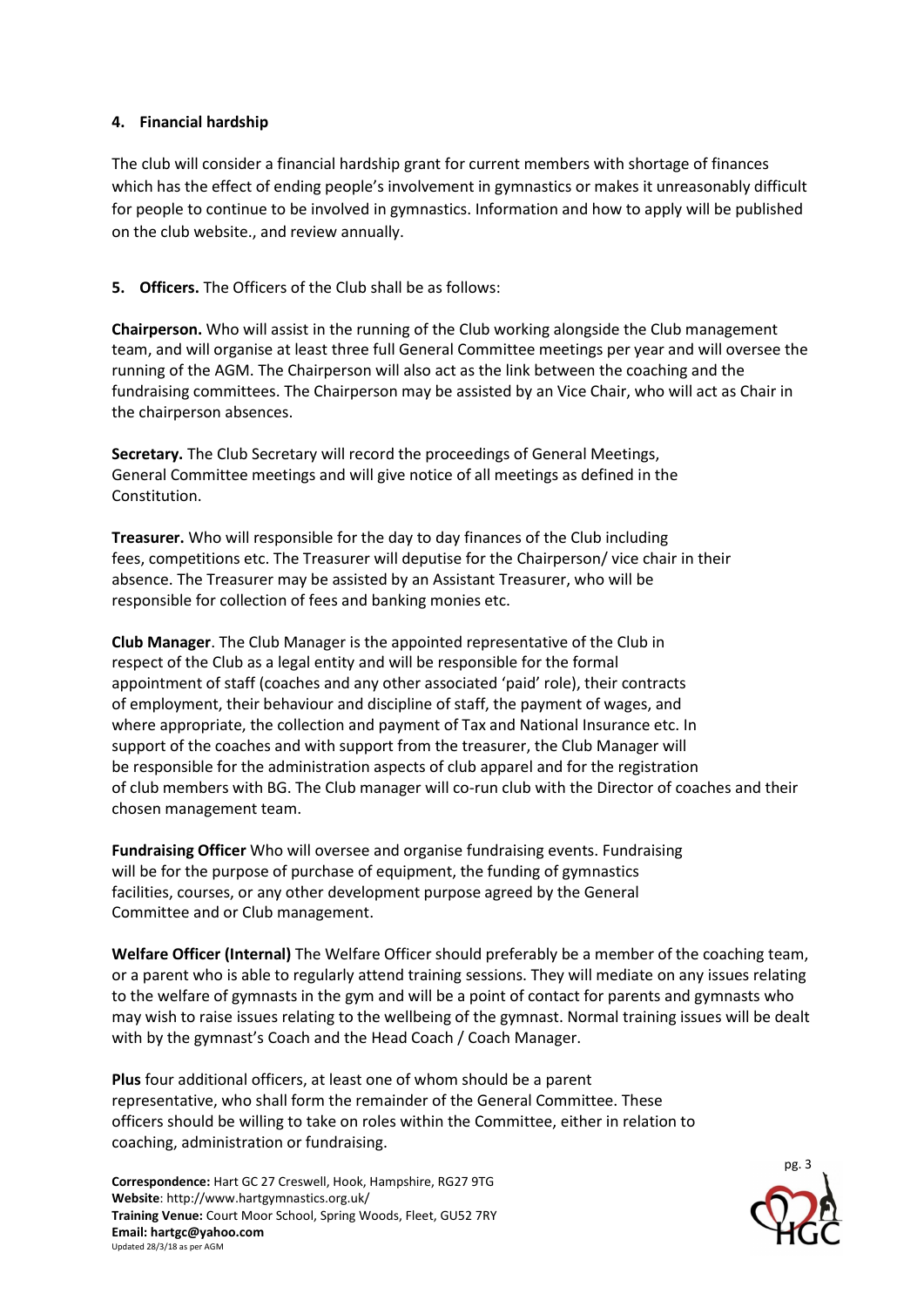The Committee can also co-opt members onto the Committee on a time/task basis and these members will not have voting rights. The Committee will appoint a Head Coach / Coach Manager who will be co-opted onto the Committee (with voting rights), and who will attend Committee meetings to report on coaching progress.

**Head Coach / Coach Manager**. Brief description of duties:

- Work with existing coaches to develop a structured programme of Women's, Men's, Gymnastics, Pre-School and General gymnastics for the Club to meet the requirements of the Club's Gymnastics Development Plan;
- Agree the plans with the Club Treasurer to ensure that the plan will achieve sufficient income to support the activities of the Club, and further its long term aims;
- Work with and mentor/support the Club's existing Coaches to achieve the above and develop the skill of these Coaches;
- Coach gymnasts as agreed, to achieve the aims of the plan;
- Work with other organisations as agreed with the Committee or its representatives to develop the Club and its activities.
- The Head Coach / Coach Manager will arrange a meeting of Coaches on approximately 2 monthly basis and will be responsible for the structure and operation of Club sessions, competition and squad selection, and gymnast's performance, within financial guidelines set out by the Treasurer.

# 6. **Election of Officers**

All Officers shall be elected at the Annual General Meeting of the Club, from, and by, the Members of the Club as defined in Section 3. All Officers are elected for a period of one year, but may be re-elected to the same office or another office the following year.

6.1 Voting rights at any General, or Special Club meeting shall be as follows:

- All Full or Honorary Members shall have one vote per person.
- All Junior Members shall have one vote per member, which shall be cast by their parent or legal Guardian (in the case of dispute, the parent of the same gender as the junior member shall be the parent eligible to vote).
- No person shall have more than one vote at such a meeting.
- All votes must be in person. There will be no proxy or postal voting.

# **7. General Committee**

The affairs of the Club shall be controlled by the General Committee comprising of the Executive officers of the Club and up to four other officers elected from, and by, the membership as defined in Section 5. Such members should either be willing to support the Club by joining the Fundraising Sub-committee, or should be a parent or coaches or judges within the Club.

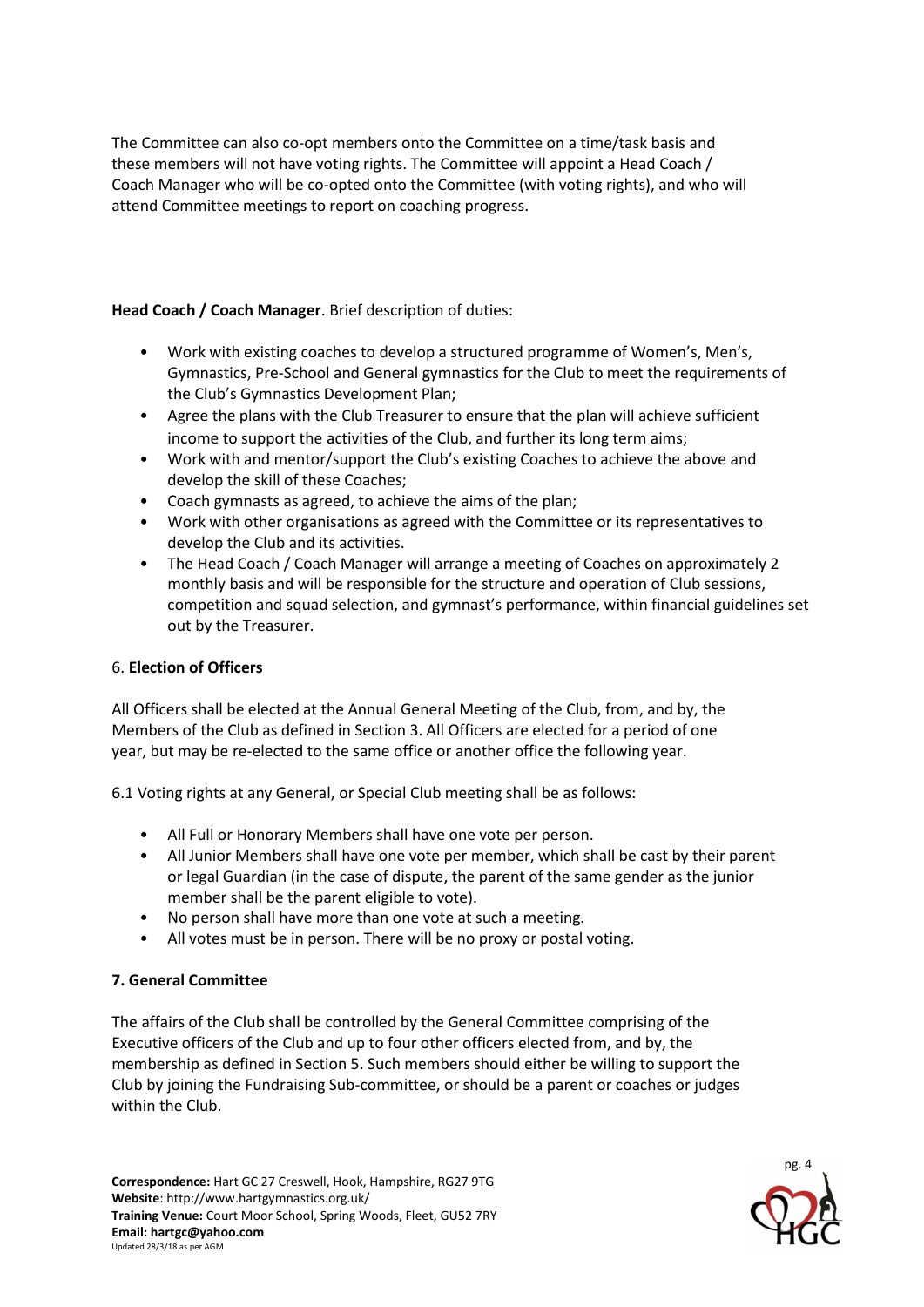7.1 The Duties of the General Committee shall be:

- To control the affairs of the Club on behalf of the members;
- To keep accurate records of the finances of the Club through the Treasurer;
- These should be available for reasonable inspection by members and should be audited before every Annual General Meeting.
- The Club shall keep a bank current account for the receipt of income and payment of club associated expenditure. Payments will be made as follows:
	- o Authorised payments up to and including £1,000 will be, whenever possible, made by bank transfer by the Club Treasurer.
	- $\circ$  Authorised payments in excess of £1,000 or under £1000 where a Bank Transfer is not possible will be made by cheque requiring two signatures. The following officers shall be authorised to sign club cheques: Treasurer, Secretary and Coach Manager/ Member of the management team. The Club Treasurer is to ensure that the bank is aware of this operation and that specimen signatures are lodged with the bank.
- If considered necessary, the committee will appoint other persons to be approved to administer/sign cheques or account transactions.
- Additional accounts may be opened as agreed by the general committee

7.2 To co-opt additional members as necessary. Co-opted members shall not be entitled to a vote on the Committee unless otherwise stated.

7.3 To make decisions based on a simple majority vote. In the case of equal votes, the Club Manager, Director of Coaches and Chairperson shall be entitled to an additional casting vote.

7.4 Following any resignation or other vacancy of an Officer a replacement officer may be elected to serve until the next annual general meeting, without any requirement for prior notice or nomination. Such elected officers will have voting rights on the Committee.

7.5 At any General Committee meeting, a minimum of four officers, including at least one from the Chairperson, Treasurer, Secretary and coaching team shall form a quorum.

7.6 The Fundraising Officer will form a sub-committee including elected General Committee members. The Chairperson, Secretary and Treasurer will attend as necessary. The Fundraising Officer will ensure that income and expenditure is recorded, and will provide a summary of accounts to the General Committee at its meetings, and to the Treasurer on an annual basis. These should be available for reasonable inspection by Officers of the Club and should be audited before every Annual General Meeting. The Treasurer will consolidate them into an overall set of accounts. The expenditure of fundraising monies will be subject to the agreement of the General Committee.

# **8. General Meetings**

8.1 The AGM of the Club shall be held no later than the end of July each year. 21 clear days written notice of the meeting shall be given to Members of the Annual General Meeting by posting a copy of the notice on the Club Notice board and Website.

Members must advise the Secretary in writing of any business to be moved at the AGM at least 14 days before the meeting. The Secretary shall give notice of the agenda for the

**Correspondence:** Hart GC 27 Creswell, Hook, Hampshire, RG27 9TG **Website**: http://www.hartgymnastics.org.uk/ **Training Venue:** Court Moor School, Spring Woods, Fleet, GU52 7RY **Email: hartgc@yahoo.com** Updated 28/3/18 as per AGM

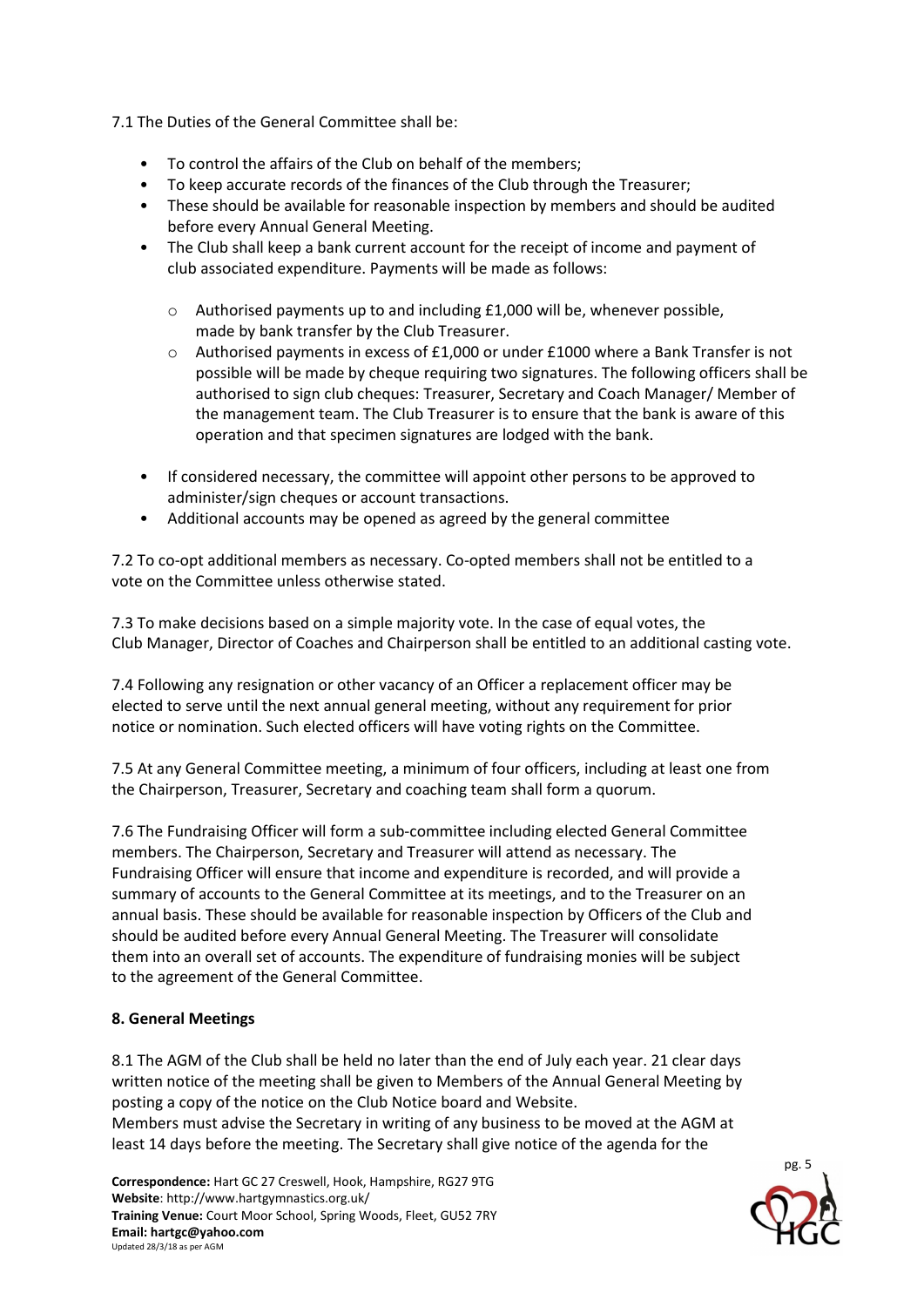meeting not less than 7 days before the meeting by posting the details on the Club notice board and Website.

8.2 The Business of the Annual General Meeting shall be to:

• Receive a report from the Secretary of the minutes of the previous Annual General Meeting and any General Meetings held since the last Annual General Meeting. The Secretary will also report on any other issues pertinent to the meeting (apologies for absence etc.);

- Receive a report from the Chair;
- Receive the report of the accounts from the Treasurer;
- Elect an Auditor to review the accounts; if necessary
- Receive a report from the Coach Manager/Head Coach;
- Transact such other business received in writing by the Secretary from members at least 7 days prior to the meeting and included on the agenda.
	- o Items received (in writing) at less than 7 days' notice will only be discussed at the discretion of the Chairman/ Club Manager.
	- o Items of AOB cannot be raised at the AGM.
- Elect the Officers of the Club as indicated in the previous Sections;

8.3 Special General Meetings may be convened by the General Committee, or on receipt by the Secretary of a request in writing from not less than 25 Full Members of the Club, and/or Parent of Junior Members of the Club. (one parental vote per Junior member as defined in Section 5). At least 21 days' notice shall be given as per the Notice Requirements in Section 8.1. Nomination for candidates for election of Officers shall be made in writing to the Secretary at least 14 days prior to the Annual General Meeting date. Nominations can only be made by a Full Member / Parent as defined in Section 5 and must be seconded by another such person. Where insufficient nominations have been received prior to the meeting then nominations for unfilled posts can be received from the floor of the AGM. Nominations for membership of the General Committee will be taken from the floor of the AGM.

8.4 At all General Meetings the Chair will be taken by the Chairperson or, in their absence, by the Vice Chair/Treasurer or other Officer of the Club appointed by the membership of the General Committee attending the meeting.

8.5 Decisions at General Meetings will be made by simple majority vote from those members defined as eligible to vote in Section 5. In the event of equal votes, the Coaching manager shall be entitled to an additional casting vote.

8.6 A quorum for a General Meeting (Annual or Special) shall be a minimum of ten Full Members or Parents as defined in Section 5, which shall include at least four officers or General Committee Members of the Club and at least one from the Chairperson, Secretary, coaching manager or Treasurer.